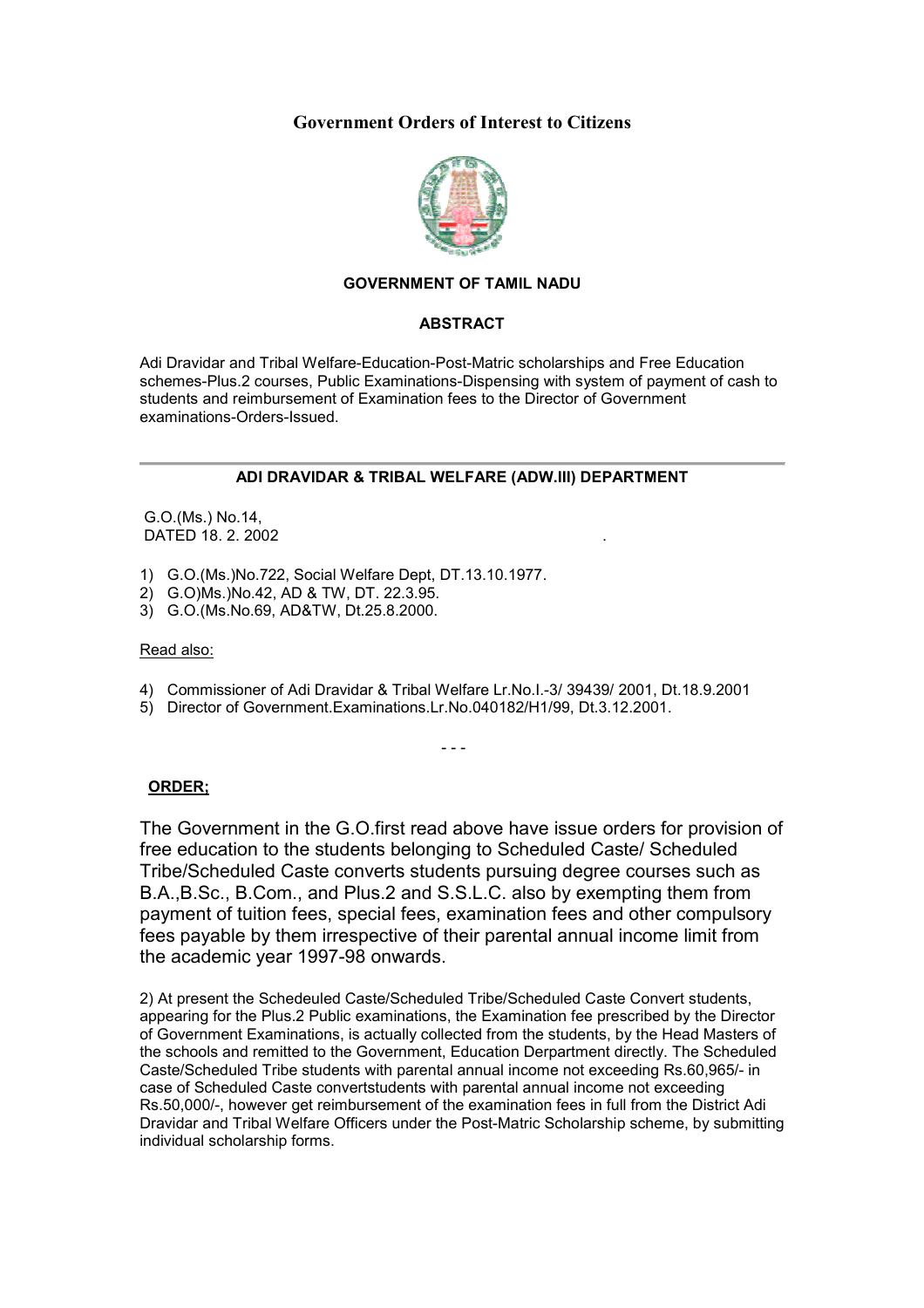3) The Commissioner of Adi Dravidar Welfare has now proposed that instead of initially collecting the examination fees from the Scheduled Caste/Scheduled Tribe/ Scheduled Caste convert students appearing for the Plus.2 Public Examinations and subsequently sanctioning the same, to the students by the District Adi Dravidar and Tribal Welfare Officers through the Headmasters of the schools, under the Postmatric scholarship scheme, the Headmasters of the Higher Secondary schools may be permitted to exempt the Scheduled Caste/Scheduled Tribe students, with parental income not exceeding Rs.60,965/- p.a. and in case of Scheduled Caste converts students with parental income not exceeding Rs.50,000/- p.a. they will be toally exempted since they arealready covered under the Free Education scheme upto Degree courses. The amounts thus foregone by the Director of Government Examinations will be directly reimbursed to the Director of Government Examinations, by the Adi Dravidar and Tribal Welfare Department by way of book adjustments.

4) After careful examination of the above proposal, the Government accept the proposal and direct that all the students belonging to Scheduled Castes/ Scheduled Tribes/ Scheduled Caste converts under free Education scheme be exempted from the payment of examination fees for the Plus.2 Public Examination with effect from the academic year 2001-2002. The examination fees on their behalf shall be reimbursed to the Director of Government Examinations by the Commissioner ofAdi Dravidar Welfare Department.

5) The Director of Government Examinations shall prefer the claims to the Commissioner of Adi Dravidar Welfare with reference to the Examination fees exemption Card (in the prescribed form) as detailed in the annexure to this order obtained from the Heads of Institutions. The claim should contain details about the number of students exempted from the payment of examination fees in each district. The claim for reimbursement of Examination fees shall be prepared in triplicate (in the prescribed proforma) by the heads of institutions and send the duplicate to the sanctioning authority by retaining one copy. The claim should be preferred in January and the reimbursement by the adjustment completed before the end of the financial year. The Director of Government Examinations may issue necessary guidelines for the successful implementation of this scheme and send a copy of the same to the Government for information.

6) The exemption cards and Forms for reimbursement shall be got printed and supplied by the Director of Government Examinations and the expenditure debited to Commissioner of Adi Dravidar Welfare.

7) The Commissioner of Adi Dravidar Welfare also requested to debit the required expenditure under the respective revenue service heads and make necessary book of adjustment bill in the following Revenue Receipt head of account.

 "0202-Education, Sports, Art and Culture- 01- General Education 102- Secondary Education –AA. Examination conducted by the Director of Government Examinations 02. Director of Government Examinations- Examination fees.

(D.P.Code 0202 – 01 102- AA 0205)

8) This order issues with the concurrence of the Finance Department vide its U.O.20/SS(KA)/2002, Dated 13.2.2002.

(By order of the Governor)

P.SIVAKAMI, SECRETARY TO GOVERNMENT.

To

Director of Adi Dravidar Welfare, Chennai.5. Director of Tribal Welfare, Chennai.5 The Director of Government.Examinations, Chennai.6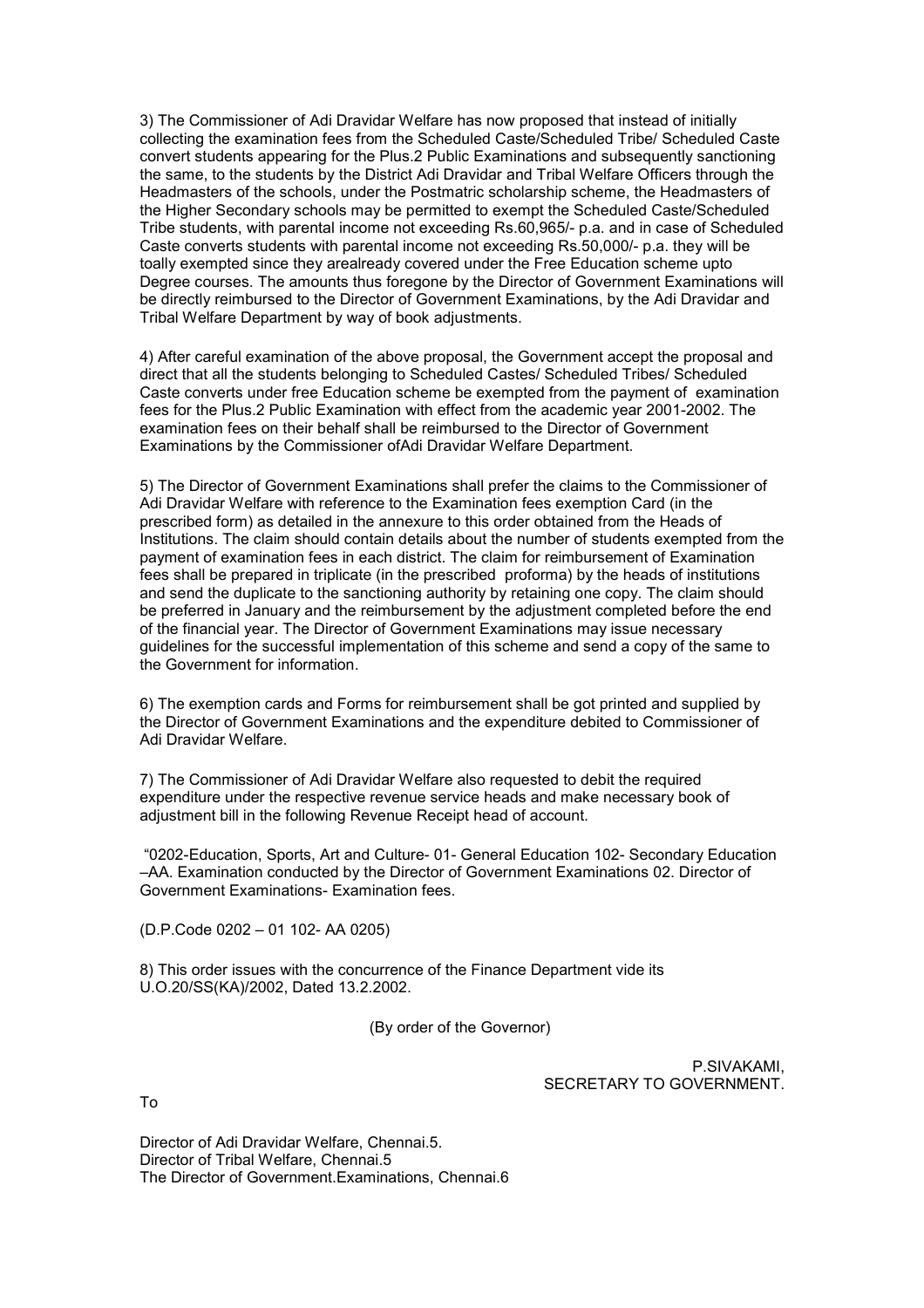The Director of School Education, Chennai.6 The Director of Municipalities, Chennai.5.The Commissioner of Corporation of Chennai/Madurai/Coimbatore/ Tirunelveli/Trichirapalli/Salem. All District Collectors. All District Adi Dravidar & Tribal Welfare Officers The Accountant General, Chennai,.18/Chennai.35/Chennai.6. The Pay and Accounts Officer, Chennai.5./All District Treasury Officers

### Copy to:

Personal Assistant to Minister (ADW) Chenna.9. P.A. to Secretary to Government, AD&TW Department, Chennai.9. Finance Department/School Education Departments, Chennai.9.

### **ANNEXURE**

### **PLUS.2 PUBLIC EXAMINATION FOR THE YEAR;**

Examination Fees Exemption Card

| S.No. Educational District |                                                                                    | School Number | Name of School |  |
|----------------------------|------------------------------------------------------------------------------------|---------------|----------------|--|
|                            | 1. Name of candidagte                                                              |               |                |  |
|                            | 2. Sex                                                                             |               |                |  |
|                            | 3. Father's name                                                                   |               |                |  |
|                            | 4. Date of Birth                                                                   |               |                |  |
|                            | 5. Name of Caste                                                                   |               |                |  |
|                            | 6. Whether belongs to SC/ST/SCC.                                                   |               |                |  |
|                            | 7. Year and session of the<br>examination for which the<br>candidate is requesting |               |                |  |

Station : Date:

for fee exemption.

Signature of the Candidate

## **CERTIFICATE OF THE HEADMASTER**

Certified that the candidate belongs to Scheduled Caste/Scheduled Tribe/ Scheduled Caste Converts Communities as per the Community Certificate furnished by him/ her at the time of admission.

Station: